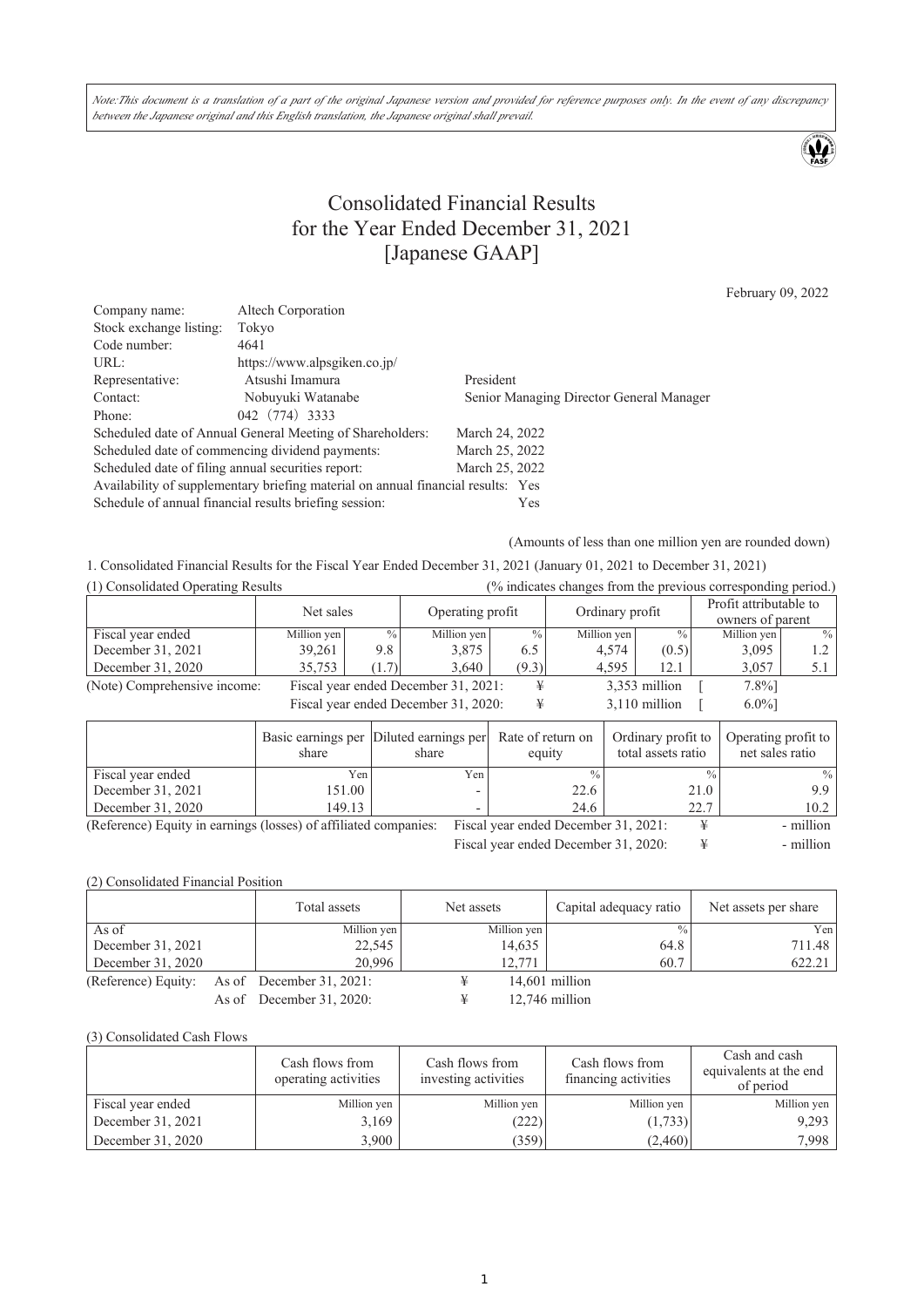### 2. Dividends

|                    |                          | Total              | Payout                   | Dividends<br>to net |       |             |                          |                          |
|--------------------|--------------------------|--------------------|--------------------------|---------------------|-------|-------------|--------------------------|--------------------------|
|                    | 1st<br>quarter-end       | 2nd<br>quarter-end | 3rd<br>quarter-end       | Year-end            | Total | dividends   | ratio<br>(consolidated)  | assets<br>(consolidated) |
| Fiscal year ended  | Yen                      | Yen                | Yen                      | Yen                 | Yen   | Million yen | $\frac{0}{0}$            | $\%$                     |
| December 31, 2020  | -                        | 35.00              | $\overline{\phantom{a}}$ | 40.00               | 75.00 | 1,535       | 50.3                     | 12.5                     |
| December 31, 2021  | $\overline{\phantom{a}}$ | 37.00              | -                        | 39.00               | 76.00 | 1,558       | 50.3                     | 11.4                     |
| Fiscal year ending |                          |                    |                          |                     |       |             |                          |                          |
| December 31, 2022  | -                        | 38.00              | ۰                        | 38.00               | 76.00 |             | $\overline{\phantom{0}}$ |                          |
| (Forecast)         |                          |                    |                          |                     |       |             |                          |                          |

3. Consolidated Financial Results Forecast for the Fiscal Year Ending December 31, 2022 (January 01, 2022 to December 31, 2022)

(% indicates changes from the previous corresponding period.)

|                                   | Net sales   |               | Operating profit |               | Ordinary profit |               | Profit attributable<br>to owners of parent |               | $\sim$ 1<br>Basic earnings per<br>share |
|-----------------------------------|-------------|---------------|------------------|---------------|-----------------|---------------|--------------------------------------------|---------------|-----------------------------------------|
|                                   | Million yen | $\frac{0}{0}$ | Million yen      | $\frac{0}{0}$ | Million yen     | $\frac{0}{0}$ | Million yen                                | $\frac{0}{0}$ | Yen                                     |
| Six months ended June 30,<br>2022 | 20,100      | 7.1           | $008$ .          | 3.9           | . .800          | (22.2)        | .200                                       | (22.7)        | 58.47                                   |
| Full year                         | 42,500      | 8.2           | 4.550            | 17.4          | 4.590           | 0.3           | 3.120                                      | 0.8           | 152.02                                  |

\* Notes:

(1) Changes in significant subsidiaries during the period under review (changes in specified subsidiaries resulting in changes in scope of consolidation):

| New                                                                            |                          | (Company name:                                                                         |                                                                                                   |    |  |
|--------------------------------------------------------------------------------|--------------------------|----------------------------------------------------------------------------------------|---------------------------------------------------------------------------------------------------|----|--|
| Exclusion:                                                                     | $\overline{\phantom{a}}$ | (Company name:                                                                         |                                                                                                   |    |  |
|                                                                                |                          |                                                                                        | (2) Changes in accounting policies, changes in accounting estimates and retrospective restatement |    |  |
| 1) Changes in accounting policies due to the revision of accounting standards: | No                       |                                                                                        |                                                                                                   |    |  |
| 2) Changes in accounting policies other than 1) above:                         | N <sub>0</sub>           |                                                                                        |                                                                                                   |    |  |
| 3) Changes in accounting estimates:                                            |                          | N <sub>0</sub>                                                                         |                                                                                                   |    |  |
| 4) Retrospective restatement:                                                  |                          |                                                                                        |                                                                                                   | No |  |
|                                                                                |                          | (3) Total number of issued shares (common shares)                                      |                                                                                                   |    |  |
|                                                                                |                          | 1) Total number of issued shares at the end of the period (including treasury shares): |                                                                                                   |    |  |
| December 31, 2021:                                                             |                          |                                                                                        | 24,746,675 shares                                                                                 |    |  |
| December 31, 2020:                                                             |                          |                                                                                        | 24,746,675 shares                                                                                 |    |  |
|                                                                                |                          | 2) Total number of treasury shares at the end of the period:                           |                                                                                                   |    |  |
| December 31, 2021:                                                             |                          |                                                                                        | 4,223,393 shares                                                                                  |    |  |
| December 31, 2020:                                                             |                          |                                                                                        | 4,261,696 shares                                                                                  |    |  |
|                                                                                |                          | 3) Average number of shares during the period:                                         |                                                                                                   |    |  |
|                                                                                |                          | Fiscal Year ended December 31, 2021:                                                   | 20,501,786 shares                                                                                 |    |  |
|                                                                                |                          | Fiscal Year ended December 31, 2020:                                                   | 20,502,467 shares                                                                                 |    |  |
|                                                                                |                          |                                                                                        |                                                                                                   |    |  |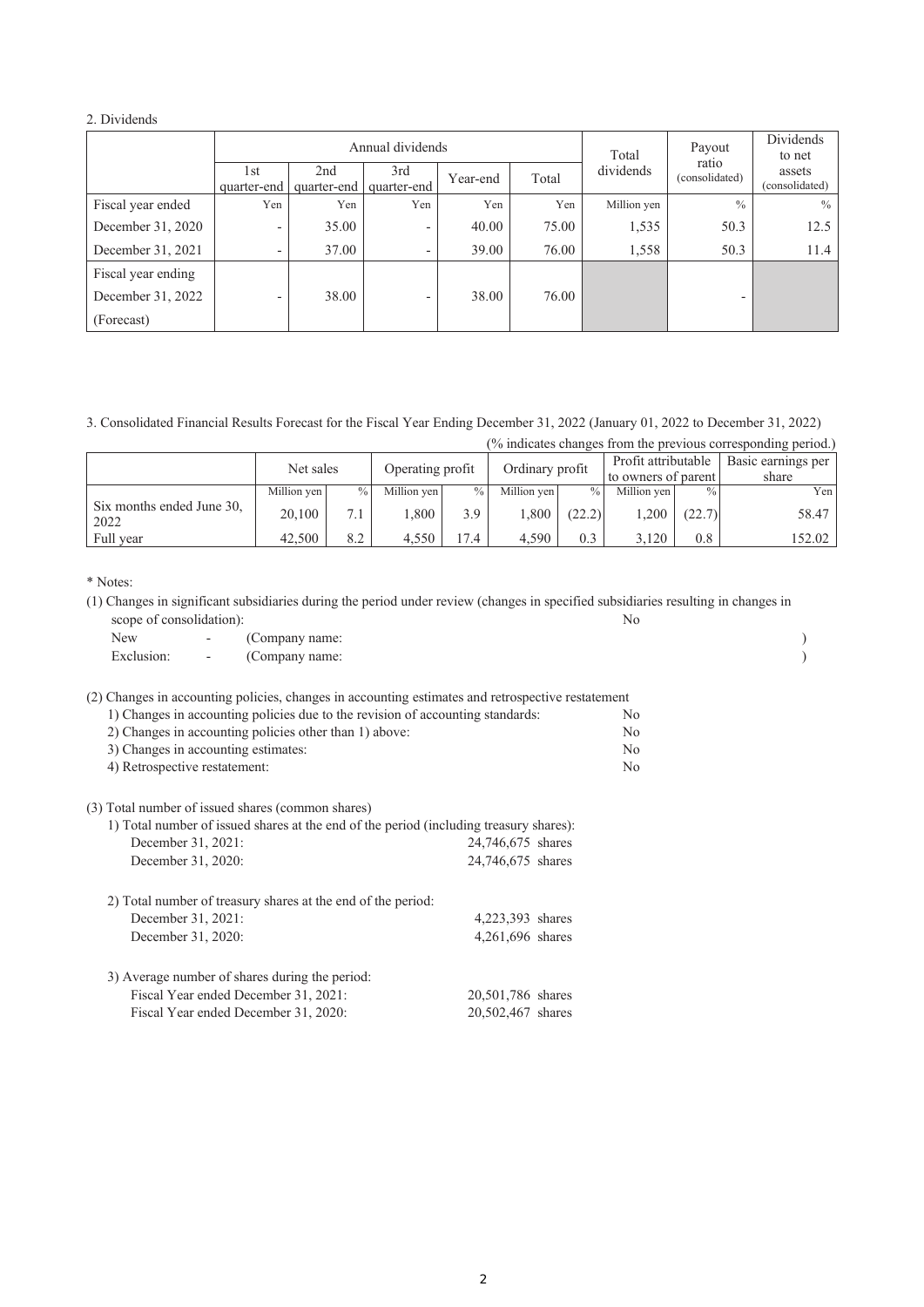#### (Reference) Summary of Non-consolidated Financial Results

| (1) Non-consolidated Operating Results | (% indicates changes from the previous corresponding period.) |       |                  |               |                 |               |             |               |
|----------------------------------------|---------------------------------------------------------------|-------|------------------|---------------|-----------------|---------------|-------------|---------------|
|                                        | Net sales                                                     |       | Operating profit |               | Ordinary profit |               | Net income  |               |
| Fiscal year ended                      | Million yen                                                   | $\%$  | Million yen      | $\frac{0}{0}$ | Million yen     | $\frac{0}{0}$ | Million yen | $\frac{0}{0}$ |
| December 31, 2021                      | 30,902                                                        | 4.3   | 3,416            | 3.1           | 4,142           | (0.7)         | 2,868       | 1.O           |
| December 31, 2020                      | 29.630                                                        | (0.2) | 3.312            | (7.5)         | 4.172           | 11.1          | 2.838       | 4.5           |

1. Non-consolidated Financial Results for the Fiscal Year Ended December 31, 2021 (January 01, 2021 to December 31, 2021)

|                   |        | Basic earnings per share Diluted earnings per share |
|-------------------|--------|-----------------------------------------------------|
| Fiscal year ended | Yen    | Yen                                                 |
| December 31, 2021 | 139.91 |                                                     |
| December 31, 2020 | 138.47 |                                                     |

(2) Non-consolidated Financial Position

|                                              | Total assets                | Net assets |             | Capital adequacy ratio | Net assets per share |
|----------------------------------------------|-----------------------------|------------|-------------|------------------------|----------------------|
| As of                                        | Million yen                 |            | Million yen | $\frac{0}{0}$ .        | Yen                  |
| December 31, 2021                            | 19,222                      |            | 13,010      | 67.7                   | 633.92               |
| December 31, 2020                            | 18.016                      |            | 11.492      | 63.8                   | 561.02               |
| (Reference) Equity: As of December 31, 2021: |                             |            |             | $13,010$ million       |                      |
|                                              | As of December $31, 2020$ : |            |             | 11,492 million         |                      |

2. Non-consolidated Financial Results Forecast for the Fiscal Year Ending December 31, 2022 (January 01, 2022 to December 31, 2022)

|                                   |             |               |                 |               |             |               | $\sim$ 1                 |  |
|-----------------------------------|-------------|---------------|-----------------|---------------|-------------|---------------|--------------------------|--|
|                                   | Net sales   |               | Ordinary profit |               | Net income  |               | Basic earnings per share |  |
|                                   | Million yen | $\frac{0}{0}$ | Million yen     | $\frac{0}{0}$ | Million yen | $\frac{0}{0}$ | Yen                      |  |
| Six months ended June 30,<br>2022 | 15,800      | 4.6           | .900            | (15.5)        | 1,300       | (17.4)        | 63.34                    |  |
| Full year                         | 32,700      | 5.8           | 4,170           | 0.7           | 2,880       | 0.4           | 140.33                   |  |

(% indicates changes from the previous corresponding period.)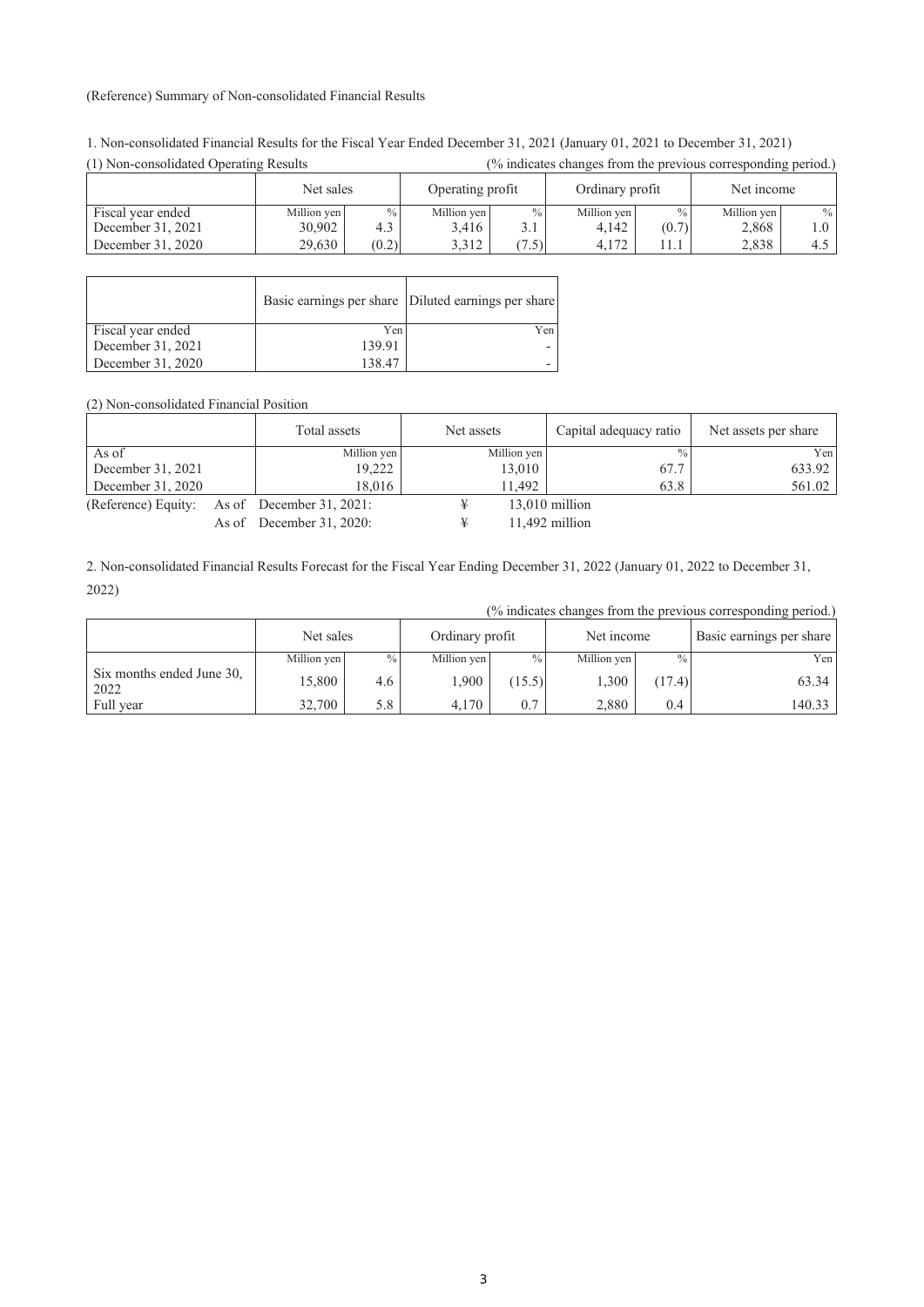# Consolidated Financial Statements

Consolidated Balance Sheets

|                                        | As of December 31,2020 | As of December 31,2021 |
|----------------------------------------|------------------------|------------------------|
| Assets                                 |                        |                        |
| Current assets                         |                        |                        |
| Cash and deposits                      | 8,619,755              | 9,984,642              |
| Notes and accounts receivable - trade  | 5,227,621              | 5,465,492              |
| Securities                             | 1,301                  | 1,301                  |
| Work in process                        | 267,586                | 303,014                |
| Raw materials and supplies             | 50,781                 | 46,659                 |
| Other                                  | 494,266                | 534,210                |
| Allowance for doubtful accounts        | (3,848)                | (3,839)                |
| Total current assets                   | 14,657,463             | 16,331,481             |
| Non-current assets                     |                        |                        |
| Property, plant and equipment          |                        |                        |
| Buildings and structures               | 3,284,234              | 3,294,499              |
| Accumulated depreciation               | (1, 538, 931)          | (1,635,998)            |
| Buildings and structures, net          | 1,745,303              | 1,658,501              |
| Machinery, equipment and vehicles      | 189,774                | 191,705                |
| Accumulated depreciation               | (159, 401)             | (168,020)              |
| Machinery, equipment and vehicles, net | 30,372                 | 23,685                 |
| Land                                   | 1,529,761              | 1,529,365              |
| Other                                  | 320,933                | 336,748                |
| Accumulated depreciation               | (266, 131)             | (275, 634)             |
| Other, net                             | 54,802                 | 61,114                 |
| Total property, plant and equipment    | 3,360,239              | 3,272,666              |
| Intangible assets                      |                        |                        |
| Goodwill                               | 411,143                | 327,133                |
| Other                                  | 146,838                | 145,514                |
| Total intangible assets                | 557,982                | 472,647                |
| Investments and other assets           |                        |                        |
| Investment securities                  | 975,273                | 1,139,226              |
| Shares of subsidiaries and associates  | 129,718                | 77,575                 |
| Deferred tax assets                    | 669,693                | 617,141                |
| Noncurrent assets for rent             | 66,775                 | 66,775                 |
| Accumulated depreciation               | (44, 528)              | (44,983)               |
| Noncurrent asserts for rent, net       | 22,247                 | 21,792                 |
| Other                                  | 624,351                | 612,528                |
| Total investments and other assets     | 2,421,284              | 2,468,264              |
| Total non-current assets               | 6,339,506              | 6,213,578              |
| Total assets                           | 20,996,970             | 22,545,059             |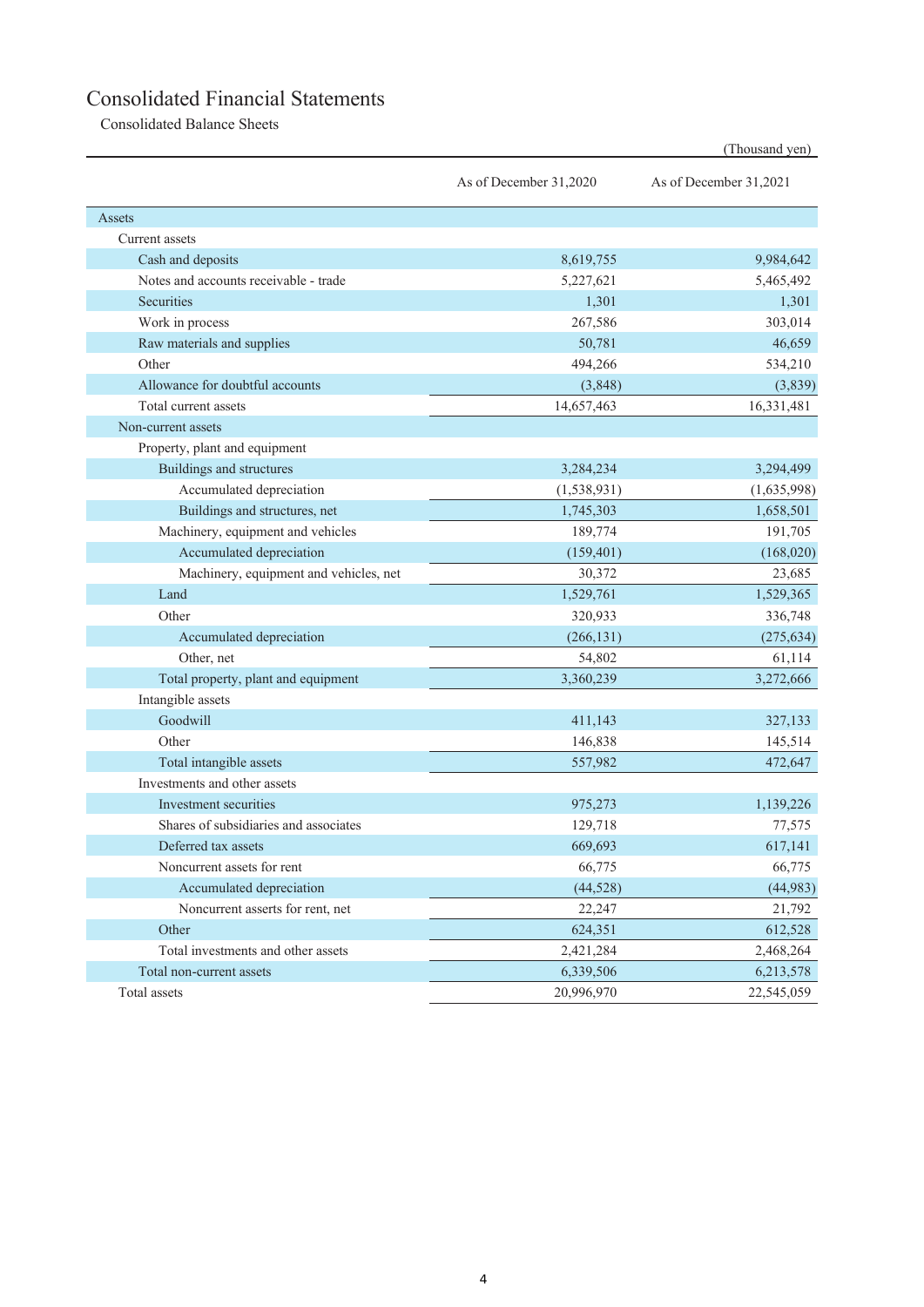|                                                                         | As of December 31,2020 | As of December 31,2021 |
|-------------------------------------------------------------------------|------------------------|------------------------|
| Liabilities                                                             |                        |                        |
| <b>Current</b> liabilities                                              |                        |                        |
| Notes and accounts payable - trade                                      | 182,107                | 310,198                |
| Short-term borrowings                                                   | 1,058,716              | 773,730                |
| Accounts payable - other                                                | 1,630,863              | 1,712,506              |
| Income taxes payable                                                    | 978,830                | 657,257                |
| Accrued consumption taxes                                               | 962,689                | 760,431                |
| Provision for bonuses                                                   | 1,326,338              | 1,421,931              |
| Provision for bonuses for directors (and other<br>officers)             | 26,075                 | 32,260                 |
| Other                                                                   | 1,602,526              | 1,774,041              |
| Total current liabilities                                               | 7,768,147              | 7,442,358              |
| Non-current liabilities                                                 |                        |                        |
| Long-term borrowings                                                    | 113,897                | 120,167                |
| Provision for retirement benefits for directors (and<br>other officers) | 1,470                  | 1,470                  |
| Deferred tax liabilities                                                | 2.137                  |                        |
| Retirement benefit liability                                            | 198,160                | 192,332                |
| Other                                                                   | 141,998                | 153,565                |
| Total non-current liabilities                                           | 457,663                | 467,535                |
| <b>Total liabilities</b>                                                | 8,225,811              | 7,909,893              |
| Net assets                                                              |                        |                        |
| Shareholders' equity                                                    |                        |                        |
| Share capital                                                           | 2,347,163              | 2,347,163              |
| Capital surplus                                                         | 3,086,165              | 3,124,180              |
| Retained earnings                                                       | 11,971,018             | 13,489,035             |
| Treasury shares                                                         | (4,981,321)            | (4,931,131)            |
| Total shareholders' equity                                              | 12,423,026             | 14,029,247             |
| Accumulated other comprehensive income                                  |                        |                        |
| Valuation difference on available-for-sale<br>securities                | 300,176                | 439,412                |
| Foreign currency translation adjustment                                 | 22,840                 | 133,287                |
| Total accumulated other comprehensive income                            | 323,017                | 572,700                |
| Non-controlling interests                                               | 25,115                 | 33,218                 |
| Total net assets                                                        | 12,771,158             | 14,635,166             |
| Total liabilities and net assets                                        | 20,996,970             | 22,545,059             |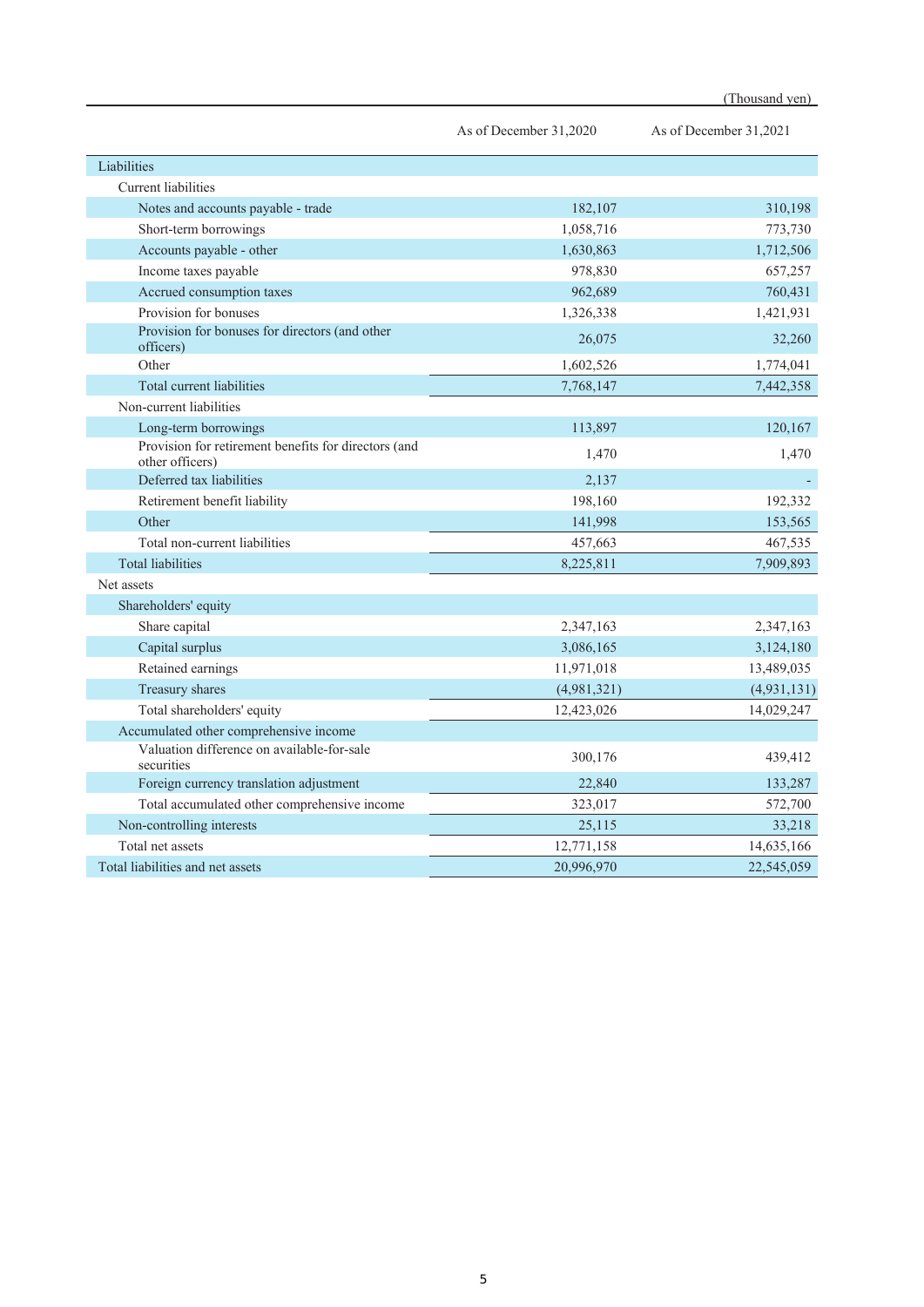### Consolidated Statements of Income and Comprehensive Income

Consolidated Statements of Income

|                                                             |                                               | (Thousand yen)                                |
|-------------------------------------------------------------|-----------------------------------------------|-----------------------------------------------|
|                                                             | For the fiscal year<br>ended December 31,2020 | For the fiscal year<br>ended December 31,2021 |
| Net sales                                                   | 35,753,733                                    | 39,261,578                                    |
| Cost of sales                                               | 27,289,613                                    | 30,322,570                                    |
| Gross profit                                                | 8,464,120                                     | 8,939,007                                     |
| Selling, general and administrative expenses                |                                               |                                               |
| Remuneration for directors (and other officers)             | 144,787                                       | 170,299                                       |
| Employees' salaries                                         | 1,570,759                                     | 1,632,604                                     |
| Provision for bonuses                                       | 129,321                                       | 144,212                                       |
| Retirement benefit expenses                                 | 32,127                                        | 32,597                                        |
| Depreciation                                                | 254,564                                       | 268,471                                       |
| Provision for bonuses for directors (and other officers)    | 25,923                                        | 32,260                                        |
| Provision of allowance for doubtful accounts                | 383                                           | (30)                                          |
| Other                                                       | 2,665,690                                     | 2,782,648                                     |
| Total selling, general and administrative expenses          | 4,823,558                                     | 5,063,064                                     |
| Operating profit                                            | 3,640,561                                     | 3,875,943                                     |
| Non-operating income                                        |                                               |                                               |
| Interest income                                             | 4,612                                         | 4,436                                         |
| Dividend income                                             | 20,262                                        | 23,889                                        |
| Subsidy income                                              | 887,536                                       | 830,334                                       |
| Compensation income                                         | 56,827                                        | 9,483                                         |
| Other                                                       | 53,876                                        | 88,898                                        |
| Total non-operating income                                  | 1,023,116                                     | 957,043                                       |
| Non-operating expenses                                      |                                               |                                               |
| Interest expenses                                           | 4,550                                         | 5.043                                         |
| Rental costs                                                | 22,827                                        | 9,761                                         |
| Donations                                                   | 3,000                                         | 202,714                                       |
| Loss on extinguishment share-based compensation<br>expenses | 10,216                                        | 11,511                                        |
| Loss on investments in investment partnerships              | 10,404                                        | 12,728                                        |
| Foreign exchange losses                                     | 7,651                                         | 8,938                                         |
| Other                                                       | 9,264                                         | 7,707                                         |
| Total non-operating expenses                                | 67,915                                        | 258,406                                       |
| Ordinary profit                                             | 4.595.762                                     | 4,574,579                                     |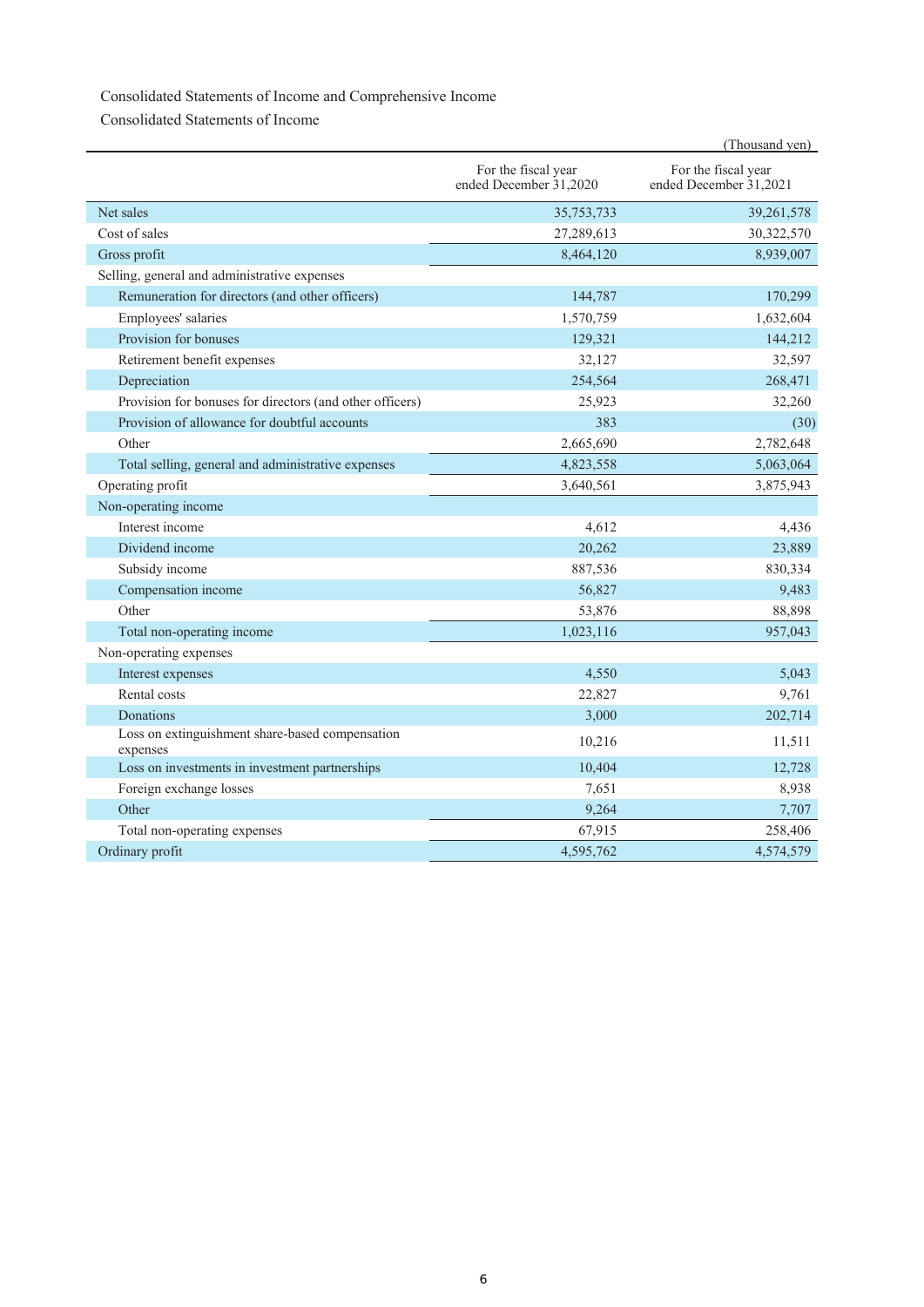|                                                               | For the fiscal year<br>ended December 31,2020 | For the fiscal year<br>ended December 31,2021 |
|---------------------------------------------------------------|-----------------------------------------------|-----------------------------------------------|
| Extraordinary income                                          |                                               |                                               |
| Gain on sale of non-current assets                            | 219                                           | 171                                           |
| Donation income                                               | 100,000                                       |                                               |
| Total extraordinary income                                    | 100,219                                       | 171                                           |
| <b>Extraordinary losses</b>                                   |                                               |                                               |
| Impairment losses                                             |                                               | 3,606                                         |
| Loss on retirement of non-current assets                      | 1,761                                         | 1,588                                         |
| Loss on valuation of investment securities                    | 107,746                                       |                                               |
| Loss on valuation of shares of subsidiaries and<br>associates |                                               | 52,143                                        |
| Total extraordinary losses                                    | 109,507                                       | 57,338                                        |
| Profit before income taxes                                    | 4,586,474                                     | 4,517,413                                     |
| Income taxes - current                                        | 1,573,944                                     | 1,415,566                                     |
| Income taxes - deferred                                       | (46, 927)                                     | 978                                           |
| Total income taxes                                            | 1,527,016                                     | 1,416,545                                     |
| Profit                                                        | 3,059,457                                     | 3,100,868                                     |
| Profit attributable to non-controlling interests              | 1,829                                         | 5,135                                         |
| Profit attributable to owners of parent                       | 3,057,628                                     | 3,095,732                                     |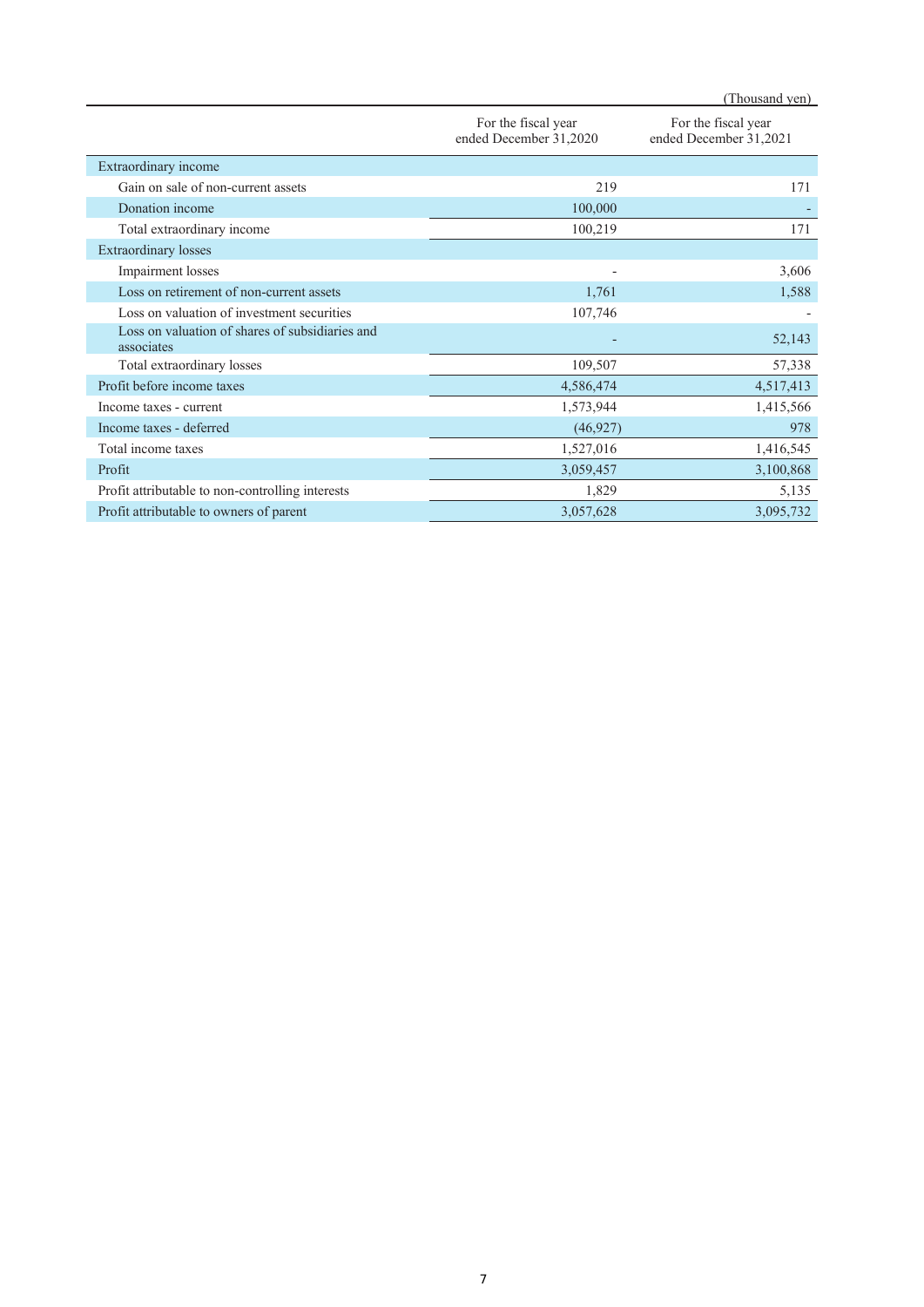### Consolidated Statements of Comprehensive Income

|                                                                   |                                               | (Thousand yen)                                |
|-------------------------------------------------------------------|-----------------------------------------------|-----------------------------------------------|
|                                                                   | For the fiscal year<br>ended December 31,2020 | For the fiscal year<br>ended December 31,2021 |
| Profit                                                            | 3,059,457                                     | 3,100,868                                     |
| Other comprehensive income                                        |                                               |                                               |
| Valuation difference on available-for-sale securities             | 43,003                                        | 139,235                                       |
| Foreign currency translation adjustment                           | 7,783                                         | 113,414                                       |
| Total other comprehensive income                                  | 50,787                                        | 252,650                                       |
| Comprehensive income                                              | 3,110,244                                     | 3,353,518                                     |
| Comprehensive income attributable to                              |                                               |                                               |
| Comprehensive income attributable to owners of<br>parent          | 3,108,450                                     | 3,345,415                                     |
| Comprehensive income attributable to non-controlling<br>interests | 1,794                                         | 8,103                                         |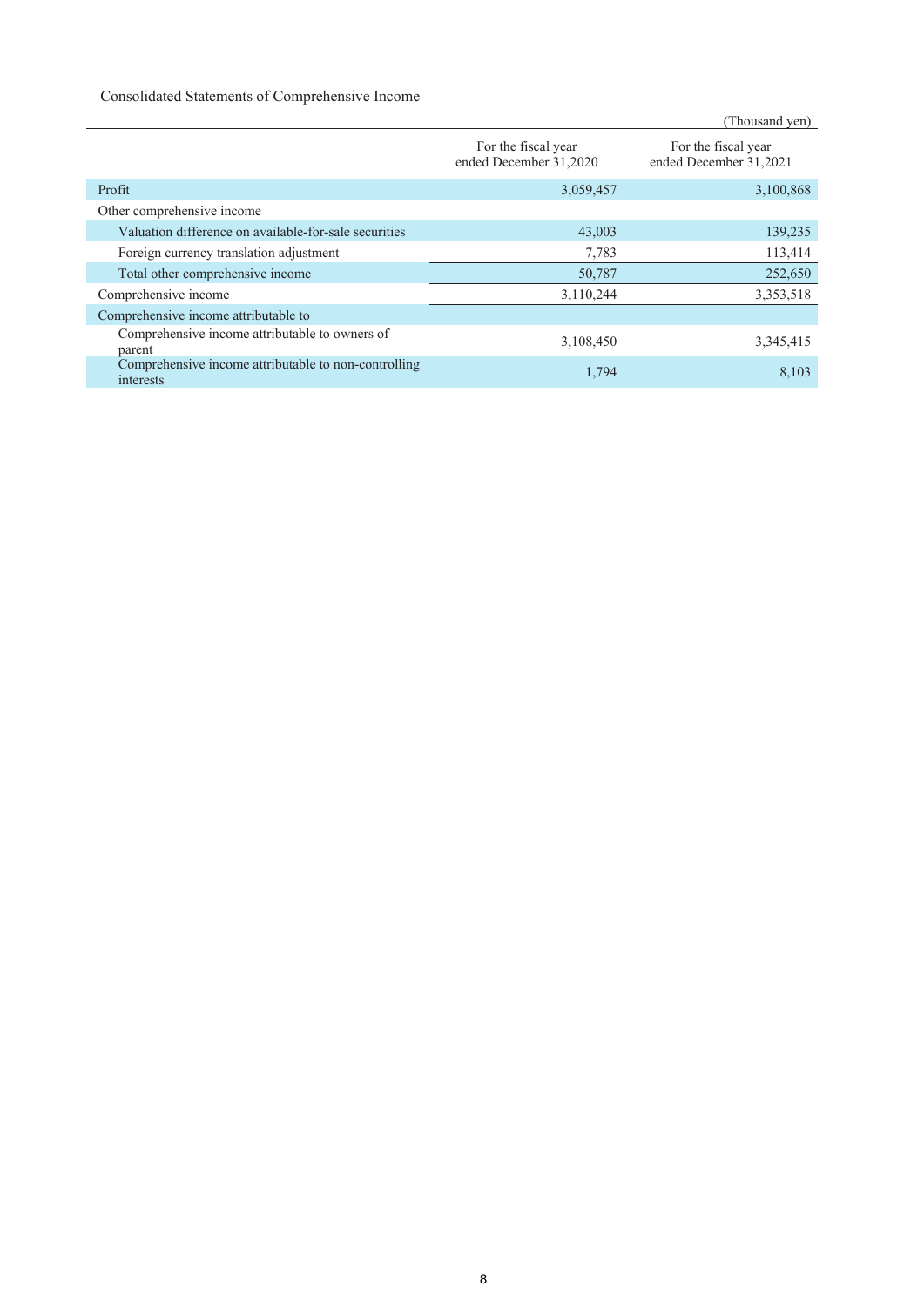### Consolidated Statements of Changes in Net Assets For the fiscal year ended December 31,2020

|                                                            | Shareholders' equity |                 |                   |                 |                               |
|------------------------------------------------------------|----------------------|-----------------|-------------------|-----------------|-------------------------------|
|                                                            | Share capital        | Capital surplus | Retained earnings | Treasury shares | Total shareholders'<br>equity |
| Balance at beginning<br>of period                          | 2,347,163            | 3,060,564       | 10,425,509        | (3,963,015)     | 11,870,221                    |
| Changes during<br>period                                   |                      |                 |                   |                 |                               |
| Dividends of<br>surplus                                    |                      |                 | (1,512,119)       |                 | (1,512,119)                   |
| Profit attributable to<br>owners of parent                 |                      |                 | 3,057,628         |                 | 3,057,628                     |
| Purchase of treasury<br>shares                             |                      |                 |                   | (1,068,193)     | (1,068,193)                   |
| Disposal of treasury<br>shares                             |                      | 25,601          |                   | 49,887          | 75,489                        |
| Net changes in<br>items other than<br>shareholders' equity |                      |                 |                   |                 |                               |
| Total changes<br>during period                             |                      | 25,601          | 1,545,509         | (1,018,306)     | 552,804                       |
| Balance at end of<br>period                                | 2,347,163            | 3,086,165       | 11,971,018        | (4,981,321)     | 12,423,026                    |

|                                                            | Accumulated other comprehensive income                        |                                               |                                                    |                              |                  |
|------------------------------------------------------------|---------------------------------------------------------------|-----------------------------------------------|----------------------------------------------------|------------------------------|------------------|
|                                                            | Valuation differencel<br>lon available-for-sale<br>securities | Foreign currency<br>translation<br>adjustment | Total accumulated<br>other comprehensive<br>income | Non-controlling<br>interests | Total net assets |
| Balance at beginning<br>of period                          | 257,173                                                       | 15,021                                        | 272,195                                            | 23,321                       | 12,165,737       |
| Changes during<br>period                                   |                                                               |                                               |                                                    |                              |                  |
| Dividends of<br>surplus                                    |                                                               |                                               |                                                    |                              | (1,512,119)      |
| Profit attributable to<br>owners of parent                 |                                                               |                                               |                                                    |                              | 3,057,628        |
| Purchase of treasury<br>shares                             |                                                               |                                               |                                                    |                              | (1,068,193)      |
| Disposal of treasury<br>shares                             |                                                               |                                               |                                                    |                              | 75,489           |
| Net changes in<br>items other than<br>shareholders' equity | 43,003                                                        | 7,818                                         | 50,822                                             | 1,794                        | 52,616           |
| Total changes<br>during period                             | 43,003                                                        | 7,818                                         | 50,822                                             | 1,794                        | 605,420          |
| Balance at end of<br>period                                | 300,176                                                       | 22,840                                        | 323,017                                            | 25,115                       | 12,771,158       |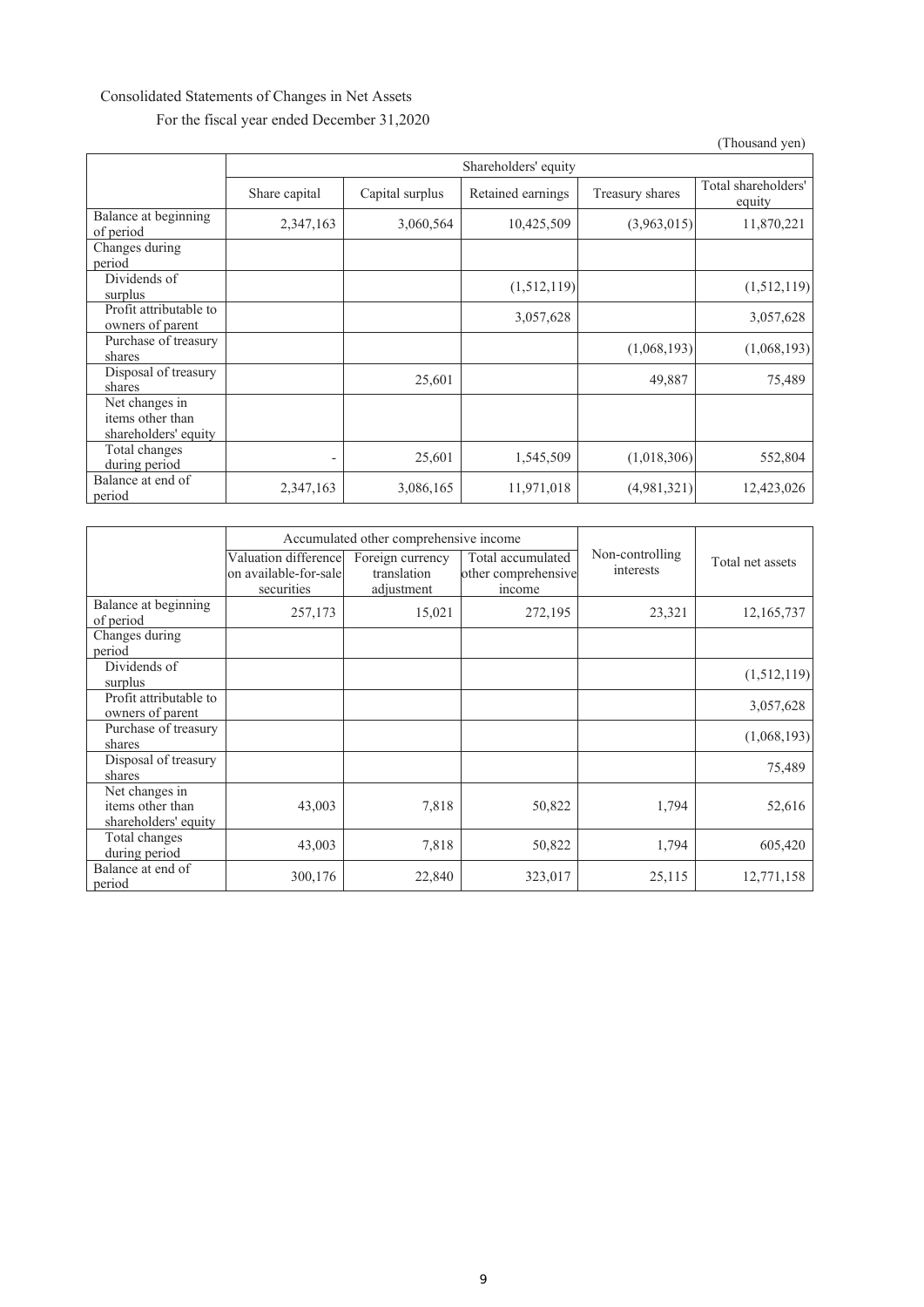For the fiscal year ended December 31,2021

|                                                            | Shareholders' equity |                 |                   |                 |                               |
|------------------------------------------------------------|----------------------|-----------------|-------------------|-----------------|-------------------------------|
|                                                            | Share capital        | Capital surplus | Retained earnings | Treasury shares | Total shareholders'<br>equity |
| Balance at beginning<br>of period                          | 2,347,163            | 3,086,165       | 11,971,018        | (4,981,321)     | 12,423,026                    |
| Changes during<br>period                                   |                      |                 |                   |                 |                               |
| Dividends of<br>surplus                                    |                      |                 | (1,577,715)       |                 | (1,577,715)                   |
| Profit attributable to<br>owners of parent                 |                      |                 | 3,095,732         |                 | 3,095,732                     |
| Purchase of treasury<br>shares                             |                      |                 |                   | 51,127          | 51,127                        |
| Disposal of treasury<br>shares                             |                      | 38,014          |                   | (938)           | 37,076                        |
| Net changes in<br>items other than<br>shareholders' equity |                      |                 |                   |                 |                               |
| Total changes<br>during period                             | -                    | 38,014          | 1,518,017         | 50,189          | 1,606,221                     |
| Balance at end of<br>period                                | 2,347,163            | 3,124,180       | 13,489,035        | (4,931,131)     | 14,029,247                    |

|                                                            | Accumulated other comprehensive income                       |                                               |                                                    |                              |                  |
|------------------------------------------------------------|--------------------------------------------------------------|-----------------------------------------------|----------------------------------------------------|------------------------------|------------------|
|                                                            | Valuation differencel<br>on available-for-sale<br>securities | Foreign currency<br>translation<br>adjustment | Total accumulated<br>other comprehensive<br>income | Non-controlling<br>interests | Total net assets |
| Balance at beginning<br>of period                          | 300,176                                                      | 22,840                                        | 323,017                                            | 25,115                       | 12,771,158       |
| Changes during<br>period                                   |                                                              |                                               |                                                    |                              |                  |
| Dividends of<br>surplus                                    |                                                              |                                               |                                                    |                              | (1,577,715)      |
| Profit attributable to<br>owners of parent                 |                                                              |                                               |                                                    |                              | 3,095,732        |
| Purchase of treasury<br>shares                             |                                                              |                                               |                                                    |                              | 51,127           |
| Disposal of treasury<br>shares                             |                                                              |                                               |                                                    |                              | 37,076           |
| Net changes in<br>items other than<br>shareholders' equity | 139,235                                                      | 110,447                                       | 249,682                                            | 8,103                        | 257,785          |
| Total changes<br>during period                             | 139,235                                                      | 110,447                                       | 249,682                                            | 8,103                        | 1,864,007        |
| Balance at end of<br>period                                | 439,412                                                      | 133,287                                       | 572,700                                            | 33,218                       | 14,635,166       |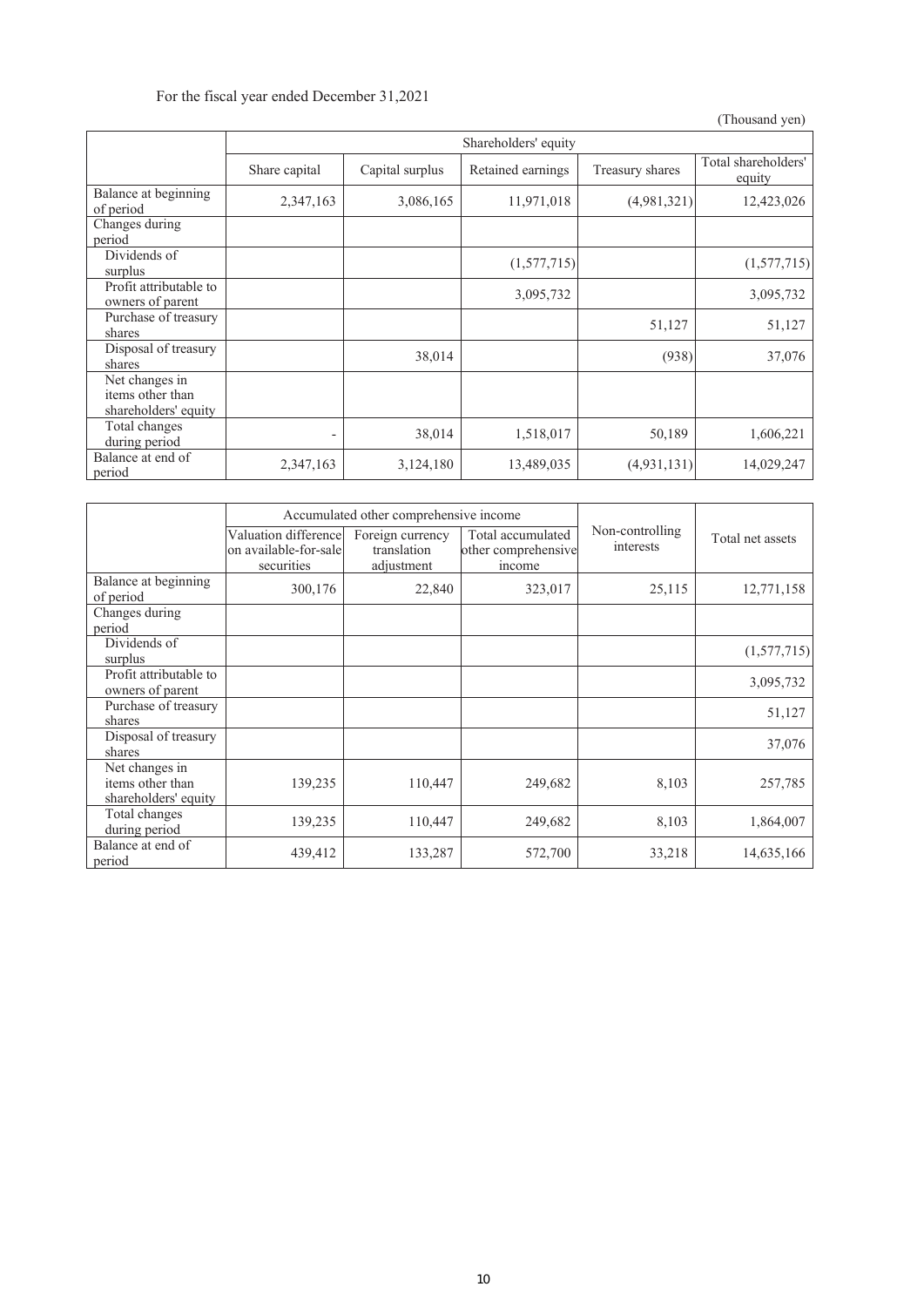### Consolidated Statements of Cash Flows

|                                                                                    |                                               | (Thousand yen)                                |
|------------------------------------------------------------------------------------|-----------------------------------------------|-----------------------------------------------|
|                                                                                    | For the fiscal year<br>ended December 31,2020 | For the fiscal year<br>ended December 31,2021 |
| Cash flows from operating activities                                               |                                               |                                               |
| Profit before income taxes                                                         | 4,586,474                                     | 4,517,413                                     |
| Depreciation                                                                       | 191,287                                       | 193,810                                       |
| <b>Impairment</b> losses                                                           |                                               | 3,606                                         |
| Amortization of goodwill                                                           | 71,197                                        | 84,010                                        |
| Increase (decrease) in allowance for doubtful accounts                             | 383                                           | (8)                                           |
| Increase (decrease) in provision for bonuses for<br>directors (and other officers) | (9,010)                                       | 6,185                                         |
| Increase (decrease) in provision for bonuses                                       | (10,518)                                      | 88,265                                        |
| Increase (decrease) in retirement benefit liability                                | (10, 358)                                     | (5,828)                                       |
| Interest and dividend income                                                       | (24, 875)                                     | (28, 326)                                     |
| Subsidy income                                                                     | (887, 536)                                    | (830, 334)                                    |
| Compensation income                                                                | (56,827)                                      | (9, 483)                                      |
| Interest expenses                                                                  | 4,550                                         | 5,043                                         |
| Cost of rent income                                                                | 22,827                                        | 9,761                                         |
| Donation                                                                           | 3,000                                         | 202,714                                       |
| Loss on extinguishment share-based compensation<br>expenses                        | 10,216                                        | 11,511                                        |
| Loss (gain) on investments in investment partnerships                              | 10,404                                        | 12,728                                        |
| Donation income                                                                    | (100,000)                                     |                                               |
| Loss (gain) on sale of non-current assets                                          | (219)                                         | (171)                                         |
| Loss on retirement of non-current assets                                           | 1,761                                         | 1,588                                         |
| Loss (gain) on valuation of investment securities                                  | 107,746                                       |                                               |
| Loss on valuation of shares of subsidiaries and<br>associates                      |                                               | 52,143                                        |
| Decrease (increase) in trade receivables                                           | 394,995                                       | (192, 409)                                    |
| Decrease (increase) in inventories                                                 | (77, 981)                                     | (18,502)                                      |
| Increase (decrease) in trade payables                                              | 14,588                                        | 121,109                                       |
| Increase (decrease) in accounts payable - other                                    | 53,521                                        | 72,224                                        |
| Increase (decrease) in accrued consumption taxes                                   | 123,198                                       | (202, 255)                                    |
| Decrease (increase) in consumption taxes refund<br>receivable                      | (3,655)                                       | 5,004                                         |
| Other, net                                                                         | 80,861                                        | 212,294                                       |
| Subtotal                                                                           | 4,496,031                                     | 4,312,096                                     |
| Interest and dividends received                                                    | 24,875                                        | 28,084                                        |
| Interest paid                                                                      | (4, 548)                                      | (5,050)                                       |
| Subsidies received                                                                 | 830,373                                       | 882,983                                       |
| Proceeds from contribution revenues                                                | 100,000                                       |                                               |
| Payment of contribution                                                            | (3,000)                                       | (202, 714)                                    |
| Proceeds from compensation                                                         | 54,265                                        | 9,413                                         |
| Income taxes paid                                                                  | (1,597,004)                                   | (1,855,032)                                   |
| Net cash provided by (used in) operating activities                                | 3,900,993                                     | 3,169,781                                     |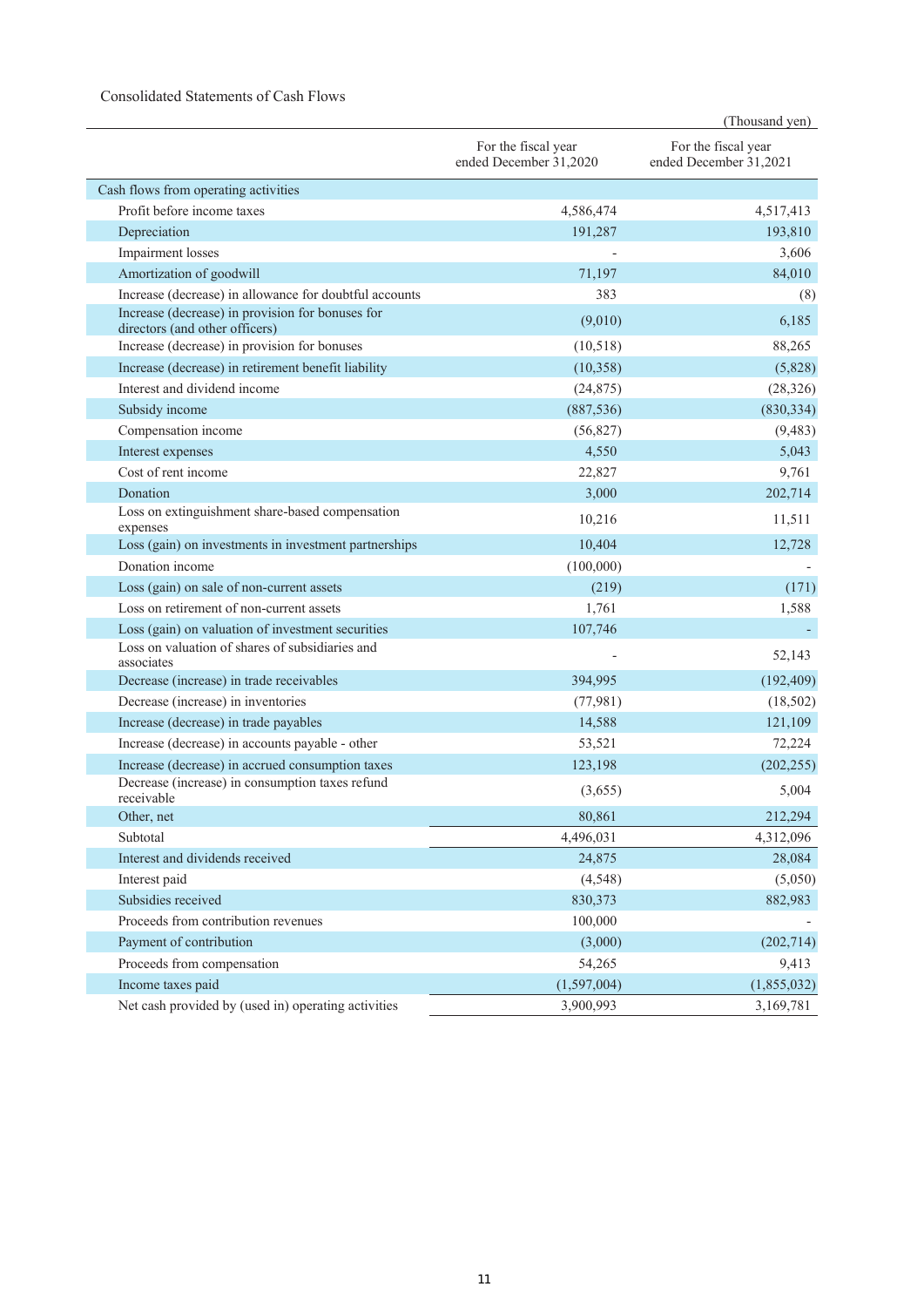|                                                                                     |                                               | (Thousand yen)                                |
|-------------------------------------------------------------------------------------|-----------------------------------------------|-----------------------------------------------|
|                                                                                     | For the fiscal year<br>ended December 31,2020 | For the fiscal year<br>ended December 31,2021 |
| Cash flows from investing activities                                                |                                               |                                               |
| Payments into time deposits                                                         | (87, 816)                                     | (70,003)                                      |
| Purchase of property, plant and equipment                                           | (46, 847)                                     | (50, 440)                                     |
| Proceeds from sale of property, plant and equipment                                 | 219                                           | 171                                           |
| Loan advances                                                                       |                                               | (45,000)                                      |
| Purchase of intangible assets                                                       | (30, 442)                                     | (50,611)                                      |
| Purchase of noncurrent assets for rent                                              | (33, 535)                                     | (3,695)                                       |
| Purchase of shares of subsidiaries resulting in change<br>in scope of consolidation | (26,671)                                      |                                               |
| Purchase of shares of subsidiaries and associates                                   | (118,620)                                     |                                               |
| Other, net                                                                          | (15,991)                                      | (2, 450)                                      |
| Net cash provided by (used in) investing activities                                 | (359,705)                                     | (222,030)                                     |
| Cash flows from financing activities                                                |                                               |                                               |
| Proceeds from long-term borrowings                                                  |                                               | 80,000                                        |
| Net increase (decrease) in short-term borrowings                                    | 105,903                                       | (330,000)                                     |
| Repayments of long-term borrowings                                                  | (103, 659)                                    | (28, 716)                                     |
| Purchase of treasury shares                                                         | (1,068,938)                                   | (952)                                         |
| Dividends paid to non-controlling interests                                         | (467)                                         | (528)                                         |
| Dividends paid                                                                      | (1,393,022)                                   | (1,453,028)                                   |
| Net cash provided by (used in) financing activities                                 | (2,460,183)                                   | (1,733,226)                                   |
| Effect of exchange rate change on cash and cash<br>equivalents                      | (4,224)                                       | 80,358                                        |
| Net increase (decrease) in cash and cash equivalents                                | 1,076,879                                     | 1,294,883                                     |
| Cash and cash equivalents at beginning of period                                    | 6,921,291                                     | 7,998,171                                     |
| Cash and cash equivalents at end of period                                          | 7,998,171                                     | 9,293,055                                     |